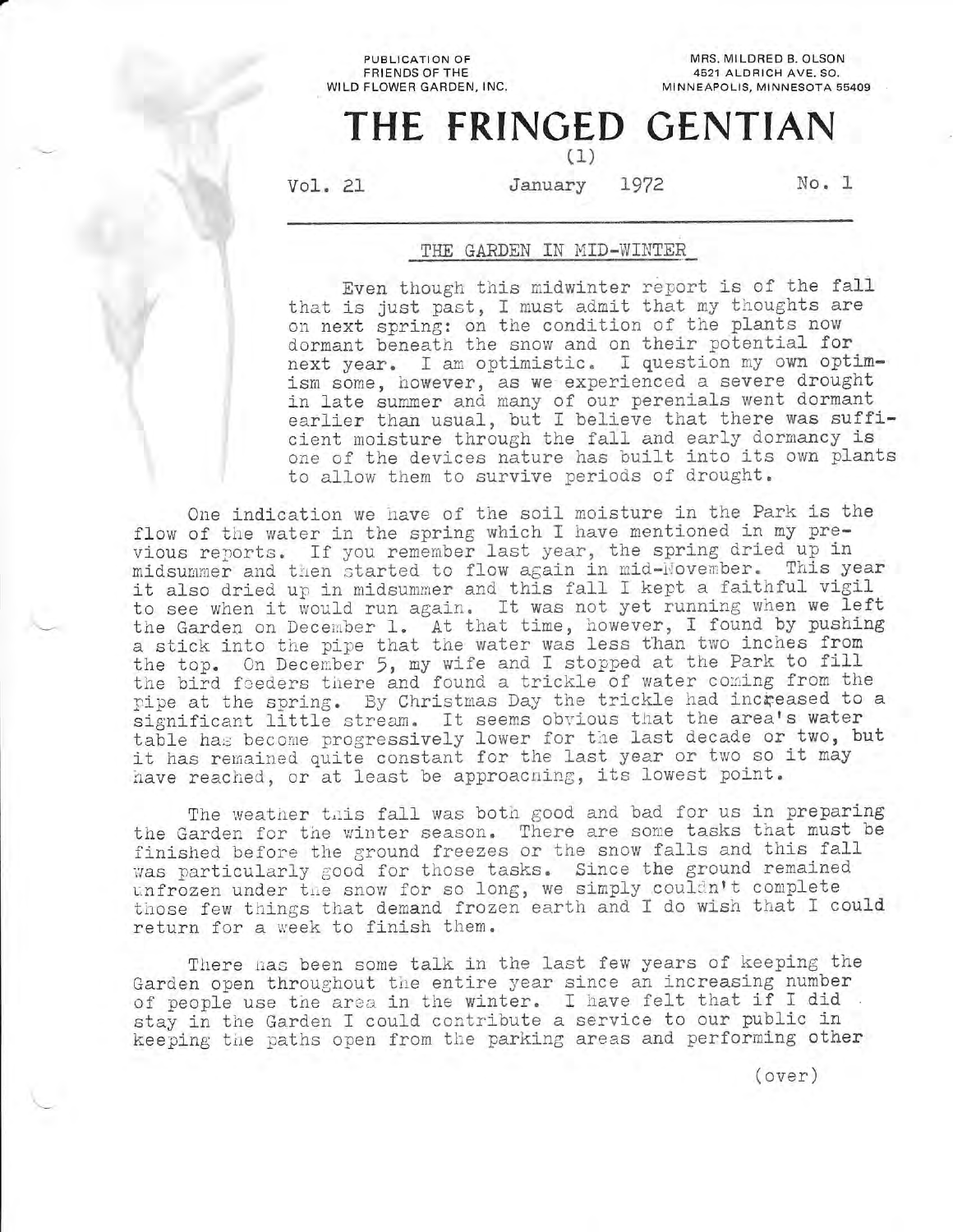## FRINGED GENTIAN JANUARY 1972

necessary chores. As a small experiment in this direction,<br>I borrowed the garden tractor from the nursery and opened<br>the paths after the snows of late November, and I have re-<br>ceived some favorable comments from people who

Kenneth E. Avery

Curator of the Garden

#### POTENTIALITY

Covering, hiding, quietly waiting<br>Smooth or rough, or flying with wings Little white flowers, and round crimson apples Oak trees and violets in all the seed things.

In silence, in patience, In unbirth, in quiet Great golden pumpkins, The tree and grass weed Are hiding, are waiting<br>In covering seed.

Wait in dark quiet<br>Wait the Warm sod In stillness, in patience<br>Wait the sun god. Bide till the time comes Wait for the June time, Flower and fruit tine Wait till the need, Long denied to be freed Breaks open at last The dark little seed.

> Laura Wilson Stewart 1910-1971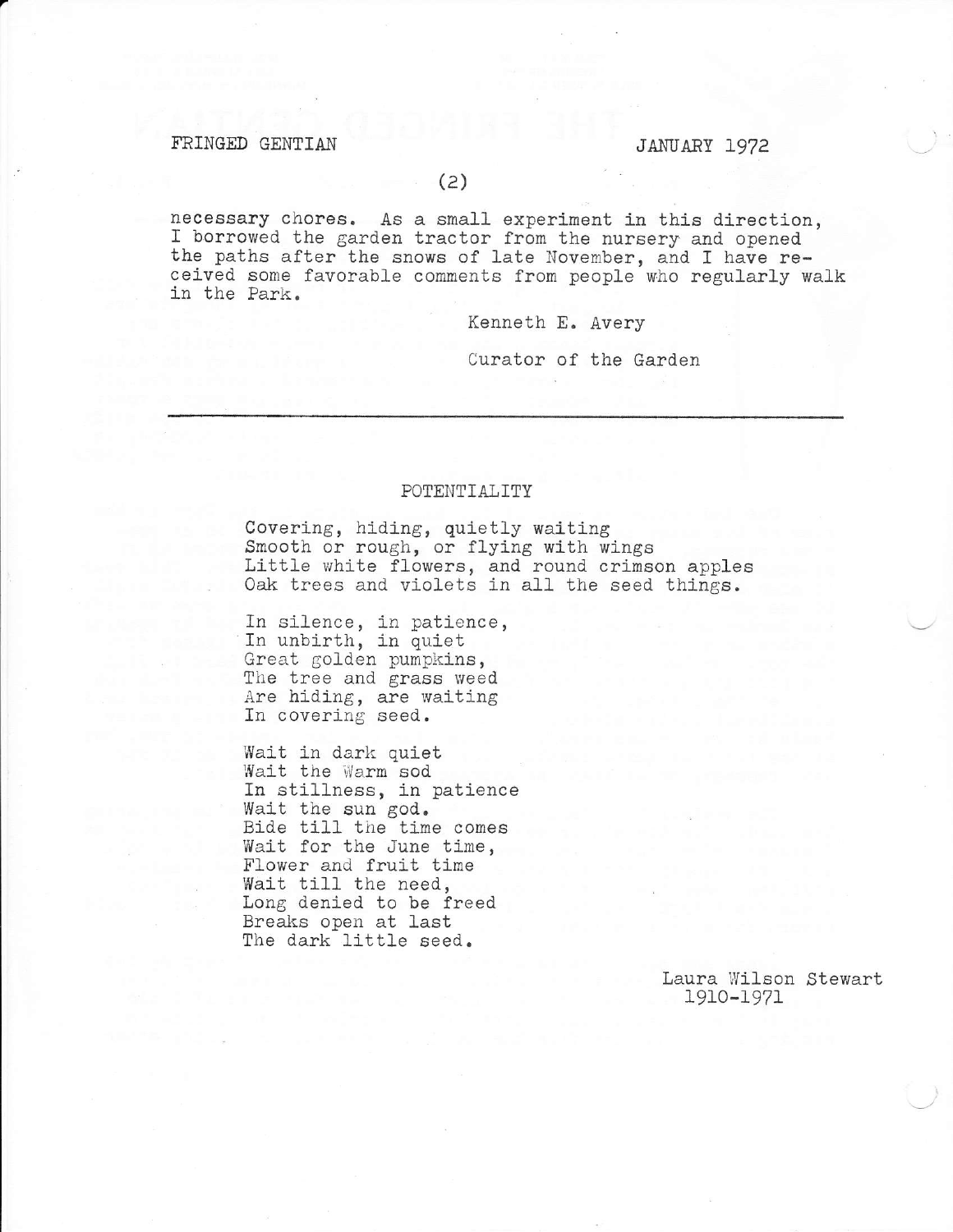#### TRINGED GENTIAN

COMMON WILD FLOWERS OF MINNESOTA \*\* A BOOK REVIEW

A compact treasure of information about 300 species of our native wild flowers is contained in "Wommon Wild Flowers of Minnesota" published recently by Minnesota Press.

The introduction, including a county map, and descriptions are by Gerald B. Ownbey, Professor of Botany at the University of Minnesota. Pen and ink drawings of each are well done by Wilma Monserud, formerly artist for the Botany Department at the University. Each flower is given one page with its sketches, approximate size, description and general or specific place where it is seen.

Within each of two large divisions of flora, monocotyledons and dicotyledons, the families are arranged and indexed alpha-<br>betically as are also the genera together with each species with-<br>in the family. The index contains the common as well as the Latin<br>names which makes the book of Botany but to the nature hobbyist wanting to add to his fund of acquaintance with wild flowers after botanizing or birding on woodsy paths or river banks.

The 300 most common and conspicuous were chosen by Mr. Own-<br>bey from a known 1800 species extant in our area. The herbarium<br>at the University, assembled over a period of 80 years, was the<br>principal source used to determine

The drawings show the habitual appearance of the entire plant, sometimes including the root structure, detail of flowers, leaves, seed or berry. There is also a page of diagrammatic sketches giving<br>the names of all plant parts, as well as a complete glossary of<br>botanic terms used in the text.

The book is a hardback, done on good paper and too heavy to be used as a field guide, but rather as a reference authority in the home.

It is good to know that, according to Mr. Ownbey, no plant species has been exterminated in Minnesota in modern times, though some have become rare. This nay be emphaslzed by the fact that the book lists, for instance, 43 members of the Composite family, 14 of the Orchid and 18 of the Lily family. We are indeed fortunate to have not only the plants available to us, but accurate information about them.

Review by Mrs. Harold Langland